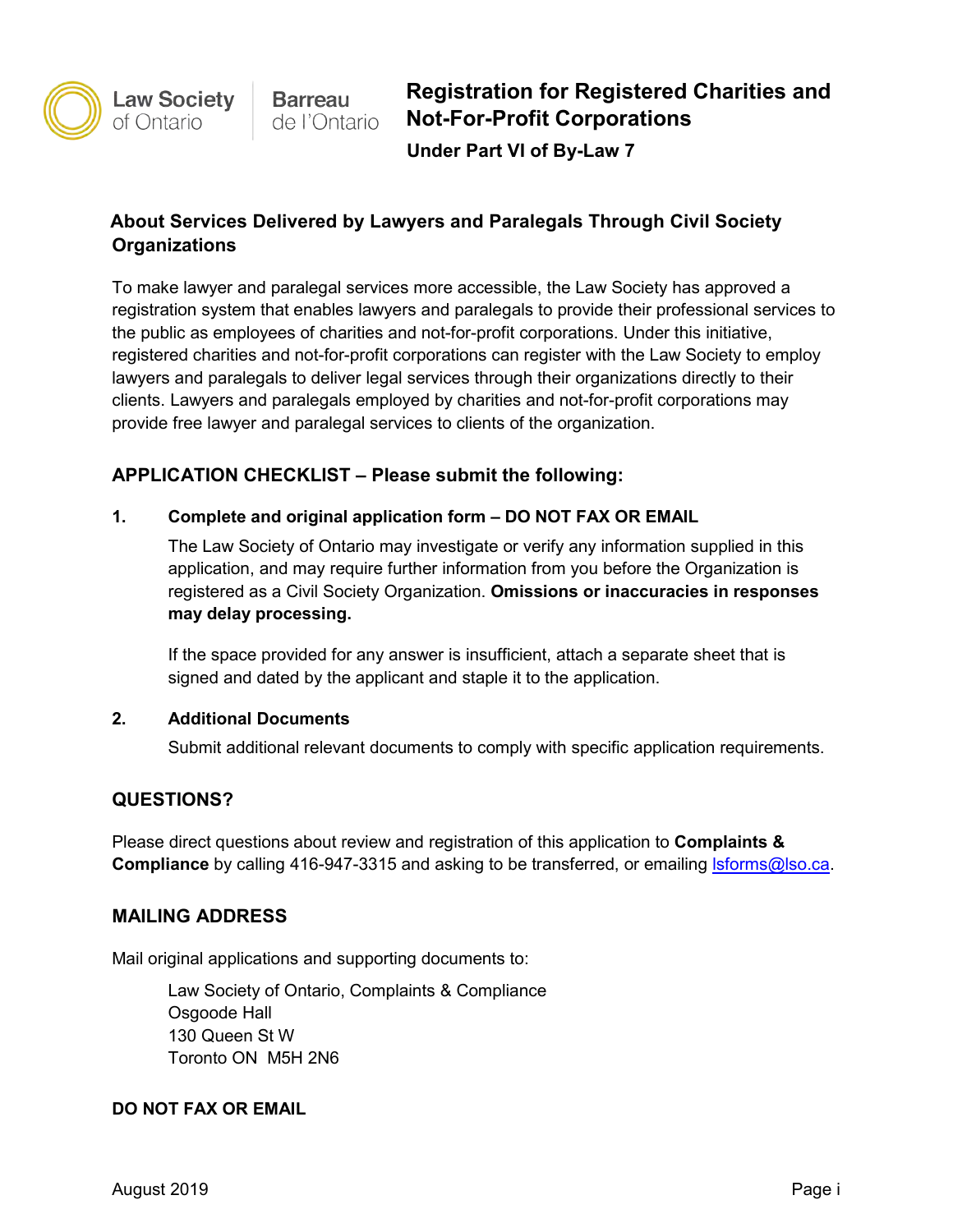### **PART A: APPLICANT'S INFORMATION**

**1. Registered Charity or Not-For-Profit Corporation Information**

Legal name of the charity or not-for-profit corporation ("Organization"):

|  | Operating or trade name (if different from legal name): |  |
|--|---------------------------------------------------------|--|
|  |                                                         |  |

Please select only one:

 $\bigcirc$  Registered Charity

Registration Number:

O Not-for-Profit Corporation

Business Number:

Address (street, unit, city, province, postal code):

Phone: **Phone: Phone: Phone: Phone: Phone: Phone: Phone: Phone: Phone: Phone: Phone: Phone: Phone: Phone: Phone: Phone: Phone: Phone: Phone: Phone: Phone: Phone: Phone: Phone:** 

Fax:

Website (if applicable): Website (if applicable):

#### **2. Organization Representatives/Contacts**

a) Representative and contact person:

| Full Name: |                     |  |
|------------|---------------------|--|
| Title:     |                     |  |
| Phone 1:   | ◯ Business ◯ Mobile |  |
| Phone 2:   | ◯ Business ◯ Mobile |  |
| Email:     |                     |  |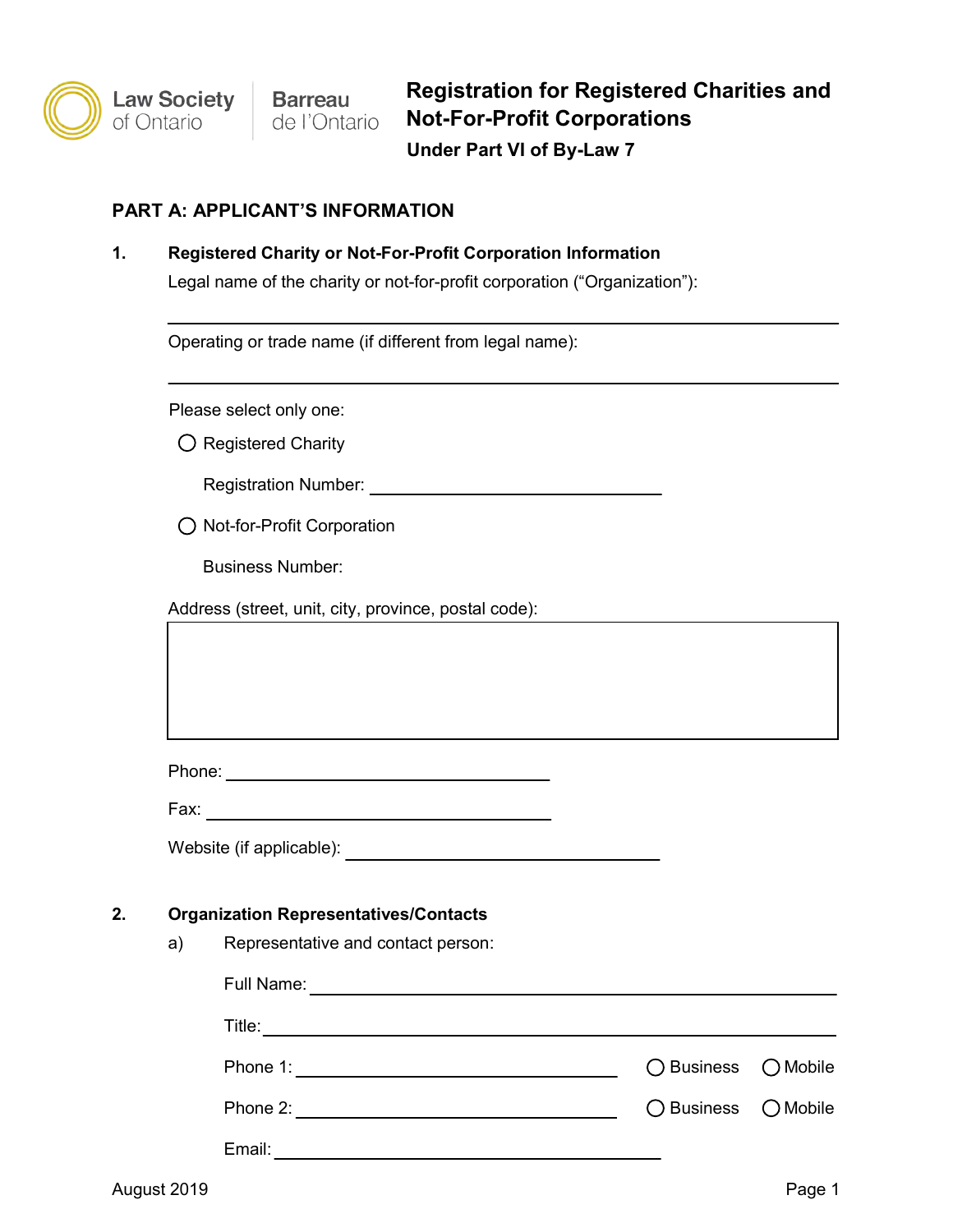| b) | Alternate representative and contact person: |  |
|----|----------------------------------------------|--|
|----|----------------------------------------------|--|

| Full Name:                                                |                     |  |
|-----------------------------------------------------------|---------------------|--|
| Title:                                                    |                     |  |
| Phone 1: <u>____________________</u>                      | ◯ Business ◯ Mobile |  |
| Phone 2:<br><u> 1980 - Andrea Andrew Maria (h. 1980).</u> | ◯ Business ◯ Mobile |  |
| Email:                                                    |                     |  |

### **PART B: SERVICES PROVIDED BY THE ORGANIZATION**

#### **3. Services Provided by the Organization**

Please briefly describe the services provided by the Organization and/or its mandate.

#### **4. Area(s) of Law/Legal Services**

In general, what legal services will be provided by lawyers/paralegals employed by the Organization?

#### **5. Provision of Lawyer and/or Paralegal Services Together With Other Services**

Will the lawyer and/or paralegal provide professional services separate and apart from other client services, or will lawyer and/or paralegal services be provided at the same time or together with other services?

Please select only one:

Lawyer or paralegal services only

 $\bigcirc$  Lawyer or paralegal services and other services

Please briefly describe the lawyer or paralegal services that will be delivered together with other services.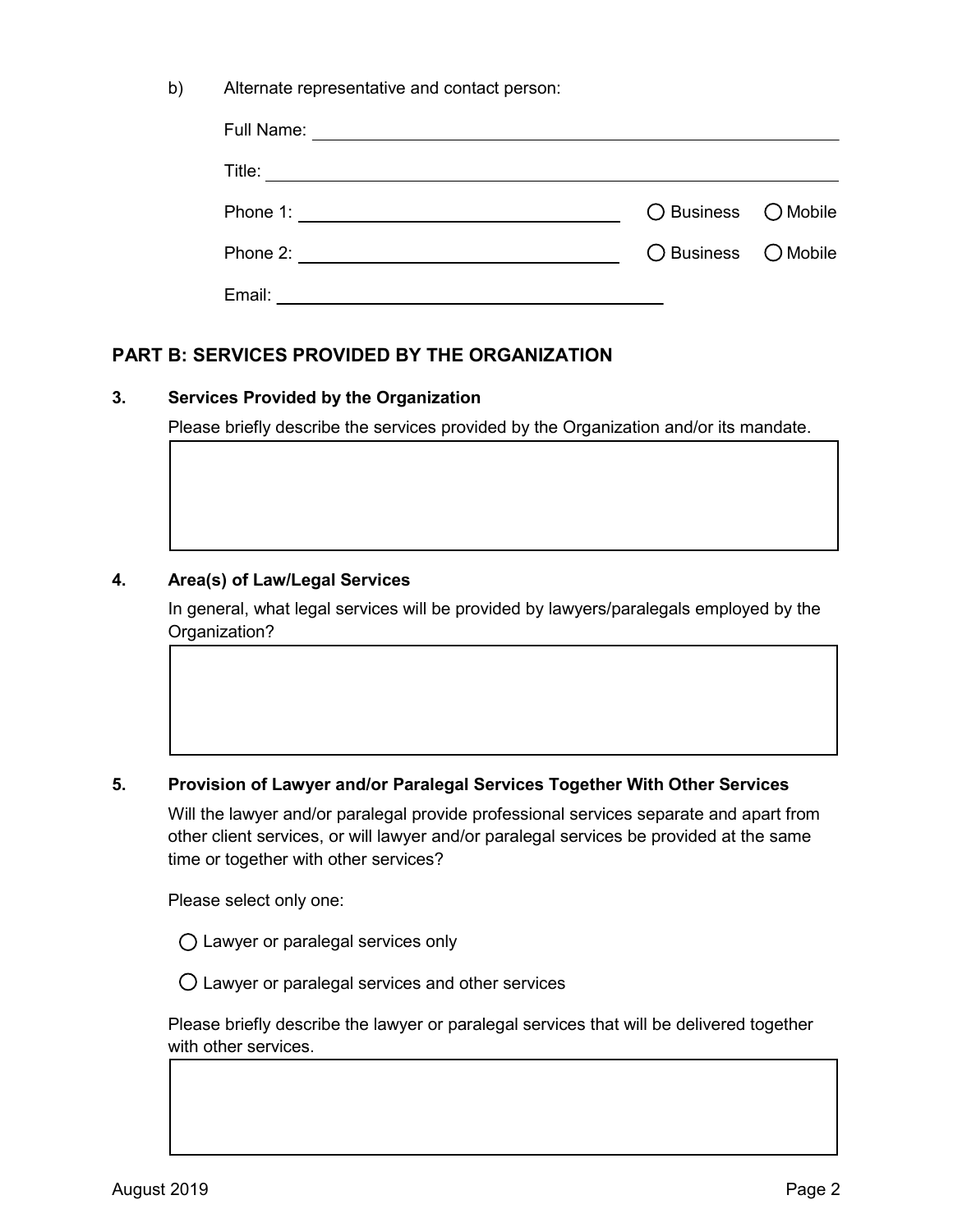## **PART C: REQUIRED CONDITIONS**

By signing this registration form, the Organization acknowledges and accepts the conditions under Law Society of Ontario ("LSO") By-Law 7, Part VI including the following conditions:

- i) that lawyers or paralegals ("LSO licensees") serving clients of the Organization by practising law or providing legal services on behalf of the Organization will do so only as employees of the Organization;
- ii) that services provided by LSO licensees to clients of the Organization on behalf of the Organization will be provided at no cost to the clients in any form, although the Organization may charge costs for disbursements;
- iii) that neither LSO licensees nor the Organization may receive or pay referral fees in connection with the practice of law or provision of legal services;
- iv) that all LSO licensees will have control over the delivery of their services to clients of the Organization;
- v) that all appropriate confidentiality and privilege will be protected by the LSO licensee, and respected by the Organization; the LSO licensees serving clients of the Organization will only disclose client information with the client's consent, or as required by law;
- vi) that all LSO licensees employed by the Organization will follow the professional conduct rules;
- vii) that if there is a change in information, the Organization will notify the LSO in writing of such change as soon as the change is known to the Organization; and
- viii) that the Organization must file a Report each year with the LSO in the form and by the date required by the LSO.

I understand that the Organization may be de-registered at any time at the LSO's discretion for failing to adhere to any of the conditions set out in this form or for whatever other reasons determined by the LSO. I authorize the LSO to make public information about de-registering of the Organization.